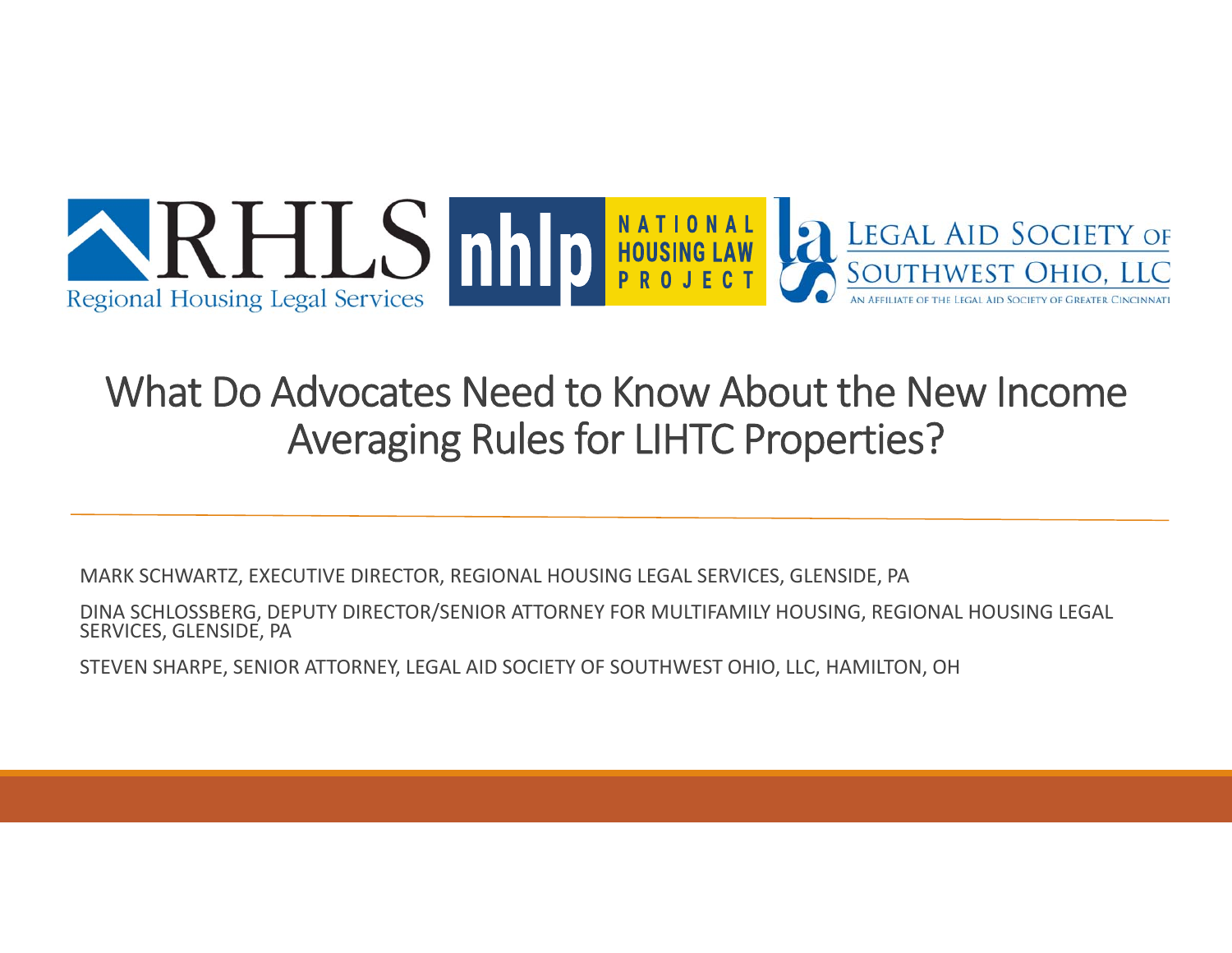#### Goals

Update advocates on the change in the tax code that now allows income averaging.

Discuss significant areas in which guidance is lacking

Address issues ripe for state‐based advocacy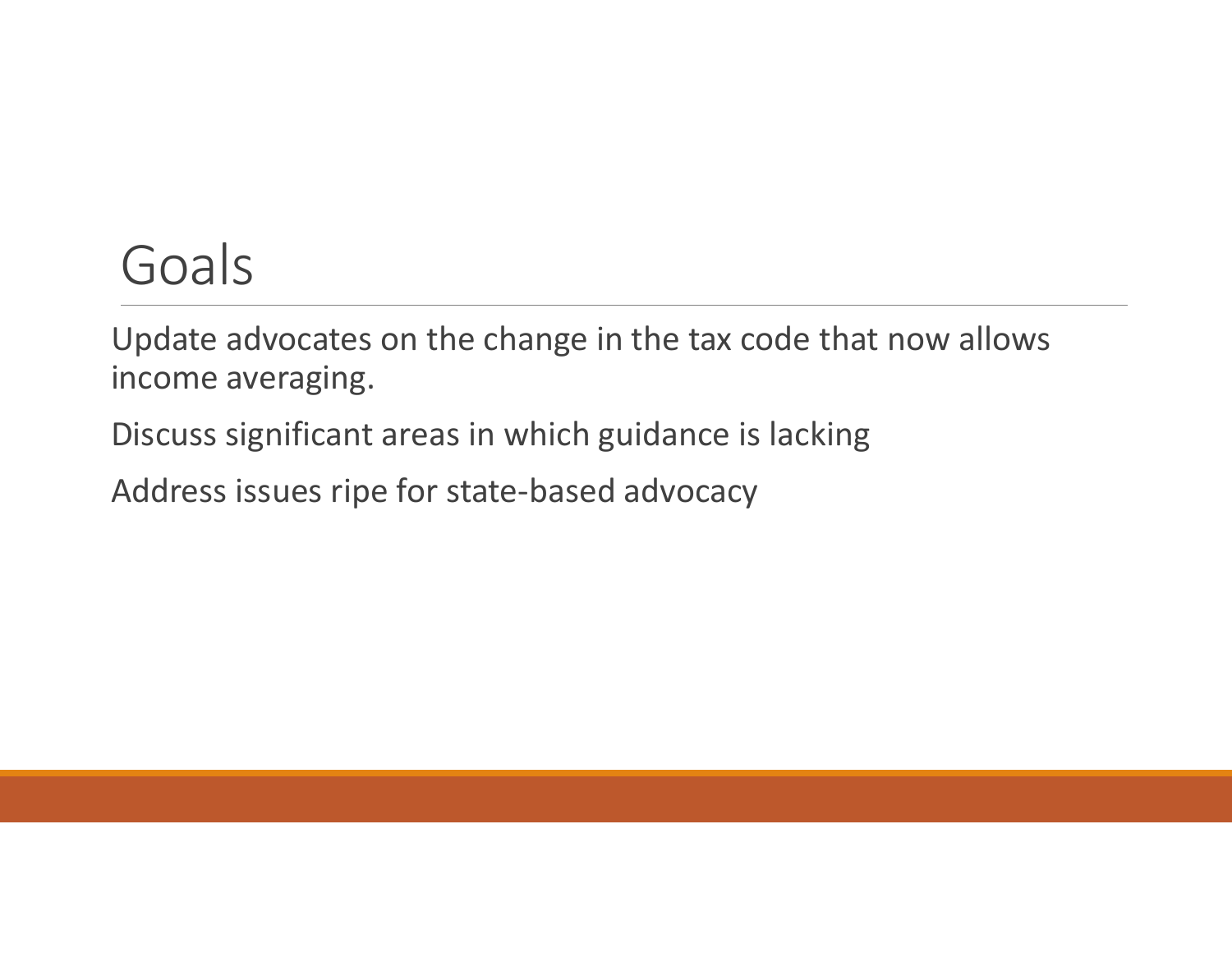#### Goals

State Housing Finance agencies will be making significant policy decisions

Housing advocates need to be engaged in the state process.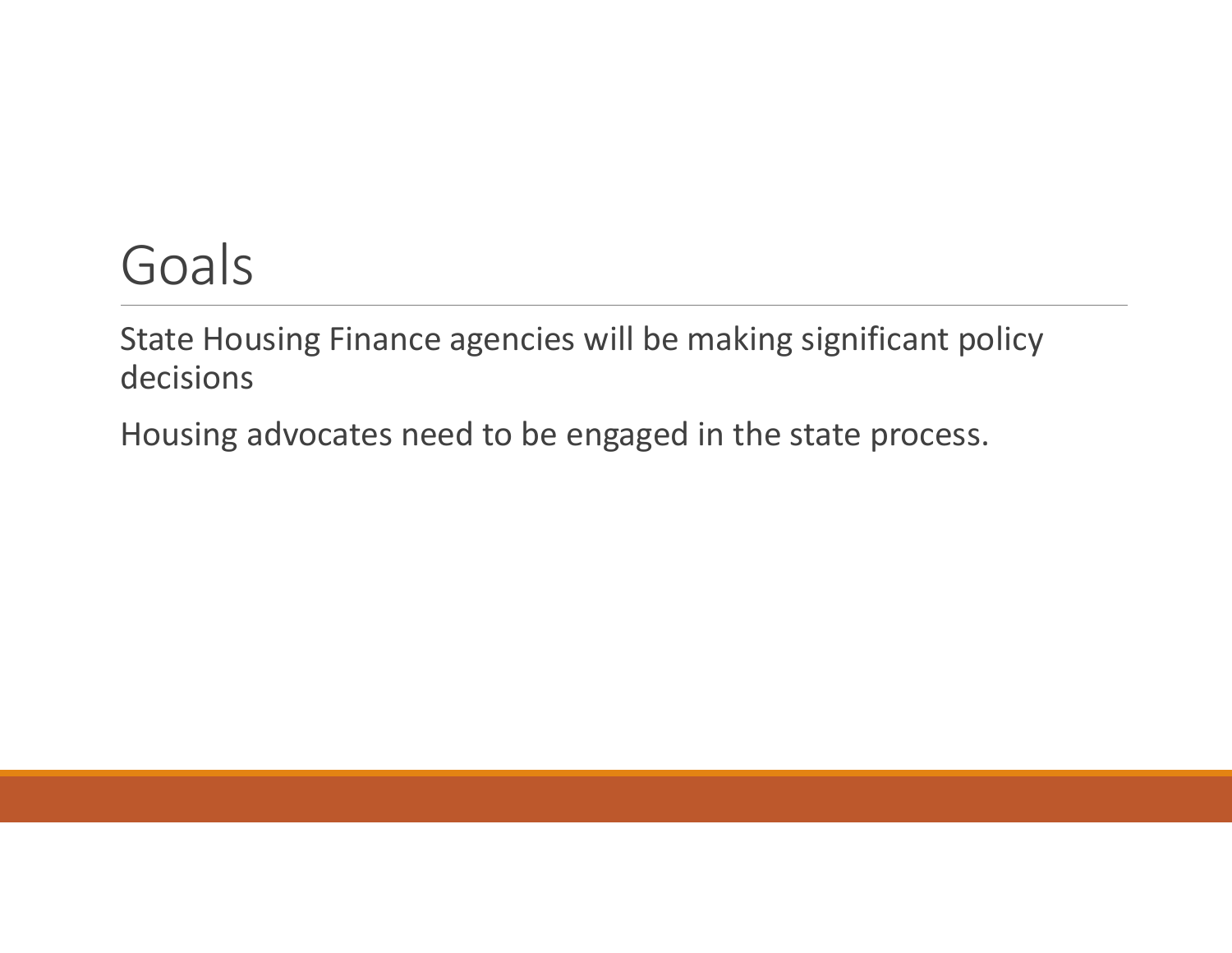#### Other Resources

National Council of State Housing Agencies (NCSHA) – Webinar and Frequently Asked Questions ‐ https://www.ncsha.org/resource/housing‐credit‐income‐averaging‐frequently‐asked‐ questions/

NCSHA Letter to IRS and Treasury - https://www.ncsha.org/resource/ncsha-income-averagingletter-to-irs-and-treasury/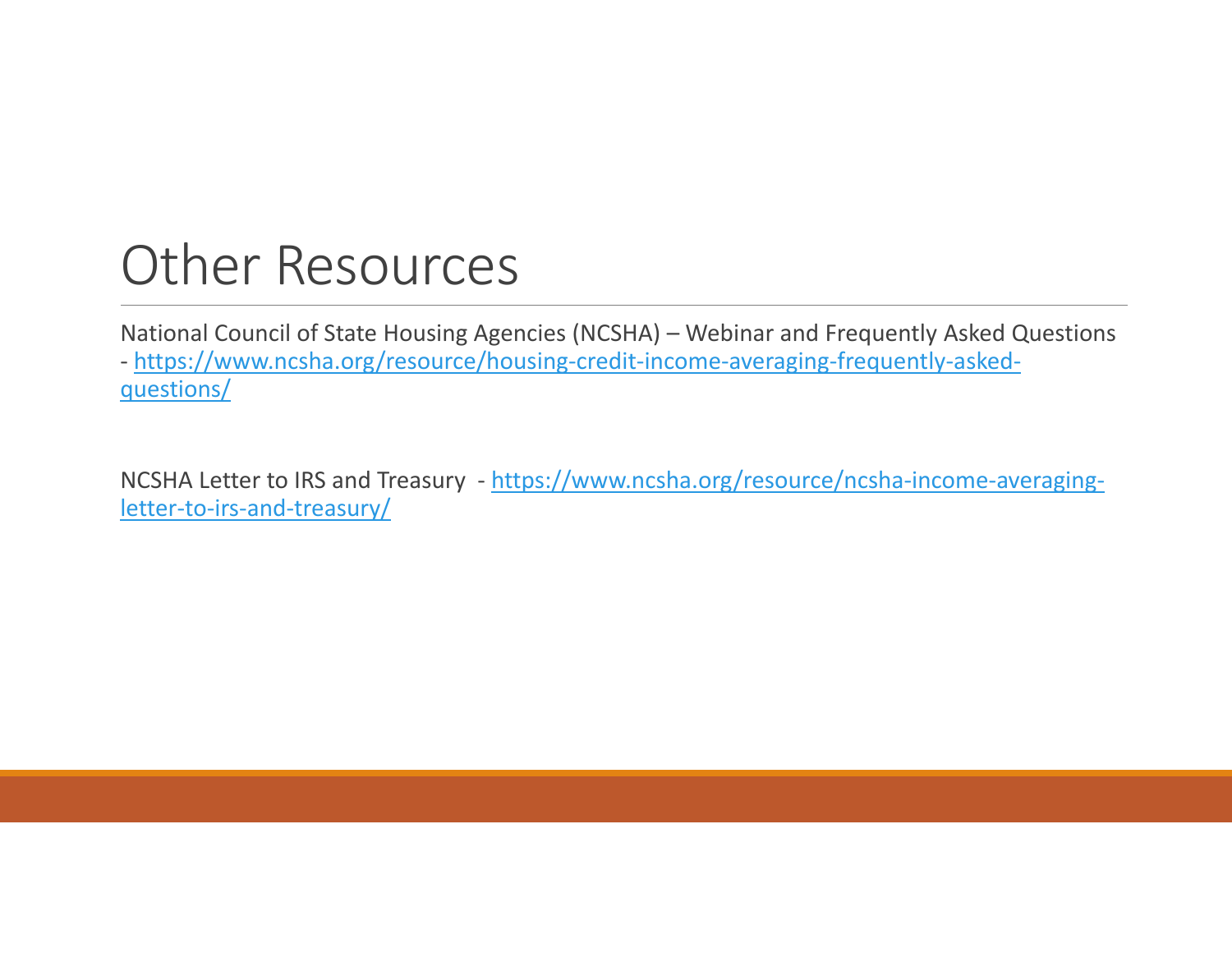#### Other Resources

Novogradac & Company LLP has provided interesting material on income averaging

https://www.novoco.com/periodicals/articles/income‐averaging‐option‐creates‐more‐ opportunities‐affordable‐housing

Update from the states - https://www.novoco.com/notes-from-novogradac/lihtc-allocatingagencies‐initial‐implementation‐income‐averaging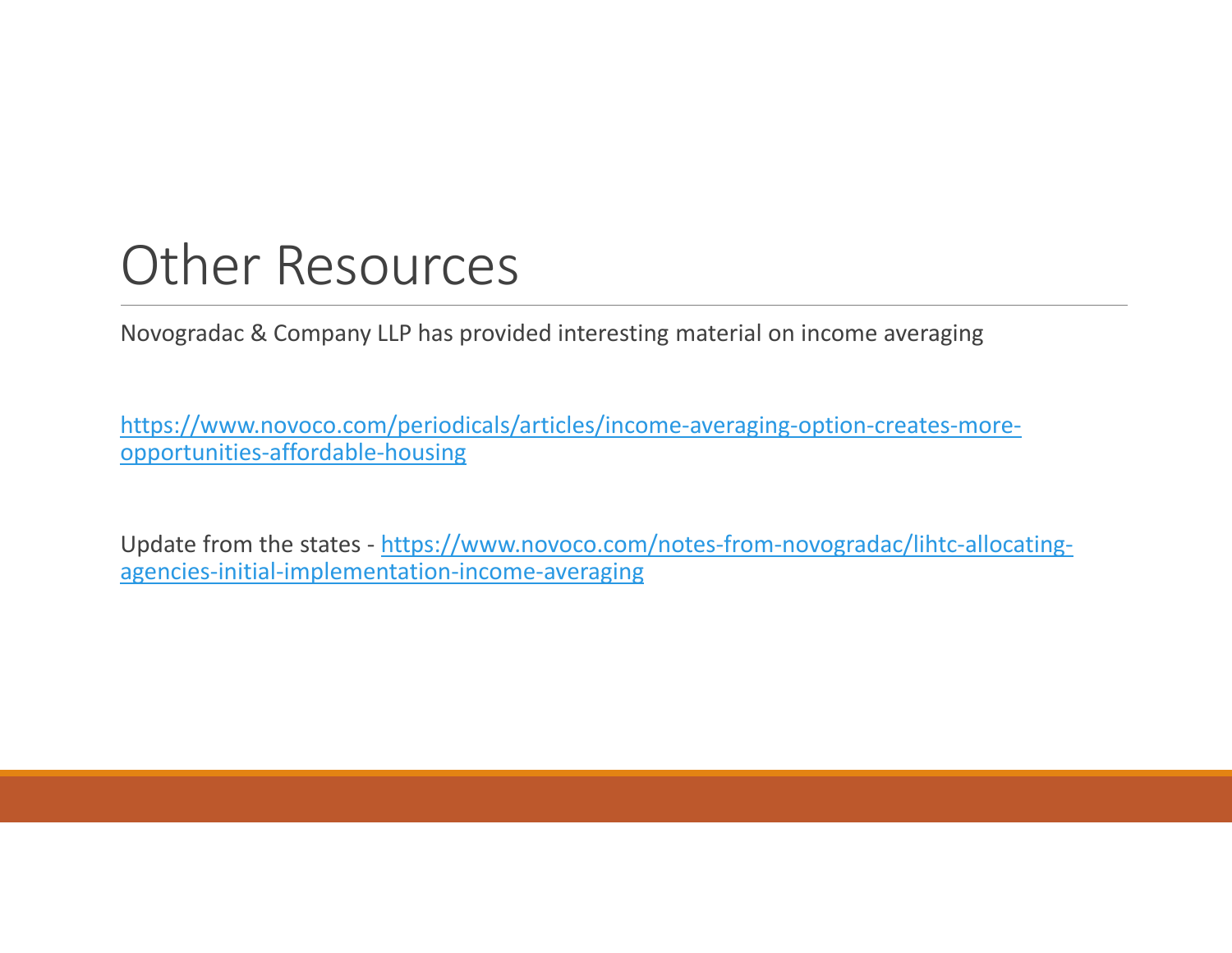#### What is Income Averaging

The Consolidated Appropriations Act of 2018 created a new minimum set aside election for new Low Income Housing Tax Credit ("LIHTC") projects.

Income Averaging allows LIHTC owners to elect to serve households with incomes of up to 80% of area median income (AMI) and have these household qualify as LIHTC units, so long as the average income/rent limit in the project remains at 60% or less of AMI.

Owners who elect Income Averaging must also commit to at least 40% of the units in the project have an average income level of no more than 60% of AMI and the rents for these units must be equal to 30% of the qualifying income level.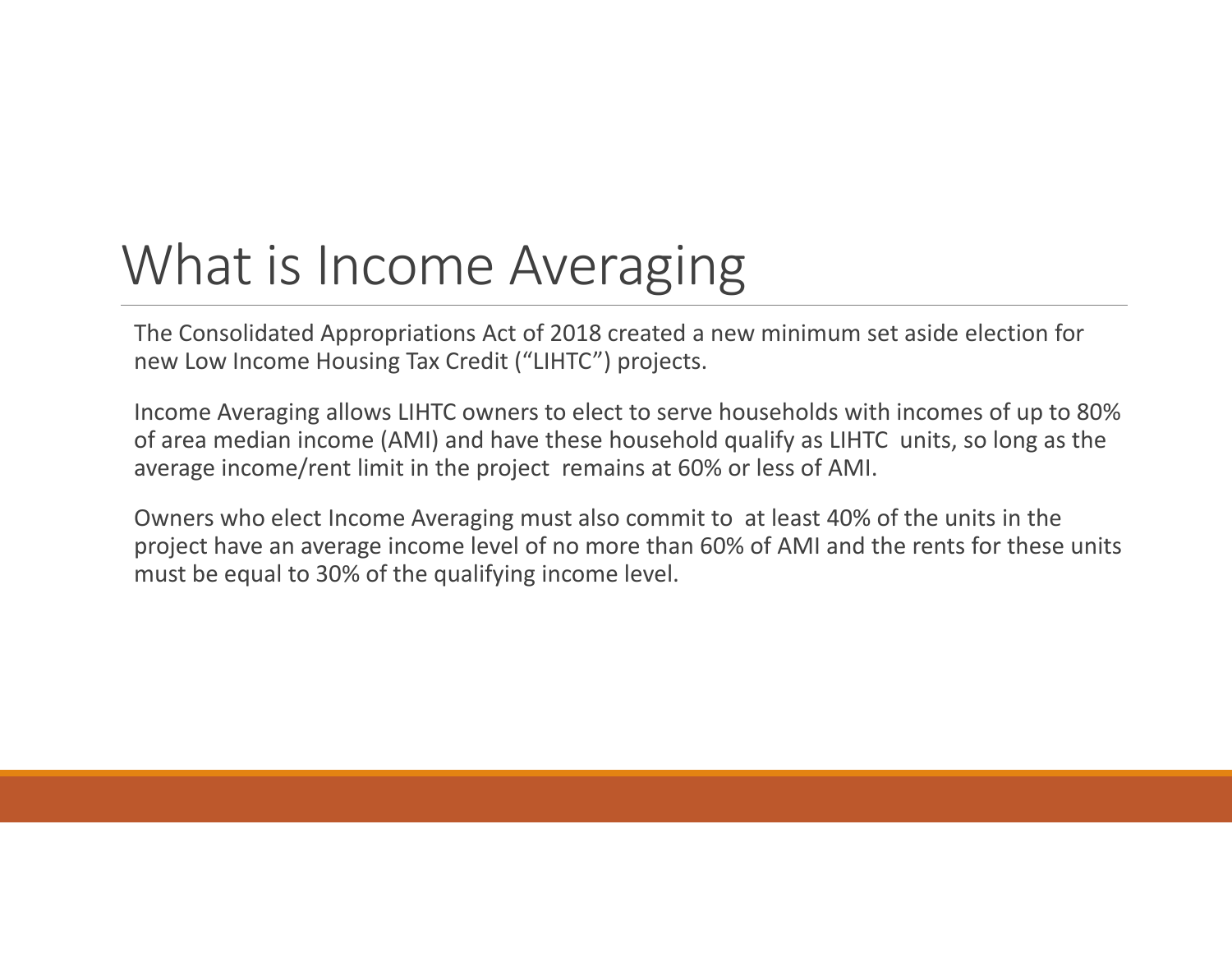### Income Averaging Set Aside Rule

To meet the Basic Income Averaging Set Aside Rule:

- ∘ At least 40% of the units have to be both rent restricted and occupied by individuals whose incomes do not exceed the designated income limits.
- The average of the designated imputed income limits cannot exceed 60% of AMI.
	- Note: There is no definition of "designated" in the tax code!
- Determination of whether this set aside is met is made on a unit‐by unit basis with income designations made in 10% increments (20%, 30% etc.) ranging from 20% to 80%.
- A unit must be leased to a household whose income is equal to or less than the designated income limitation.
- The rent for the unit must not exceed 30% of the designated income limitation.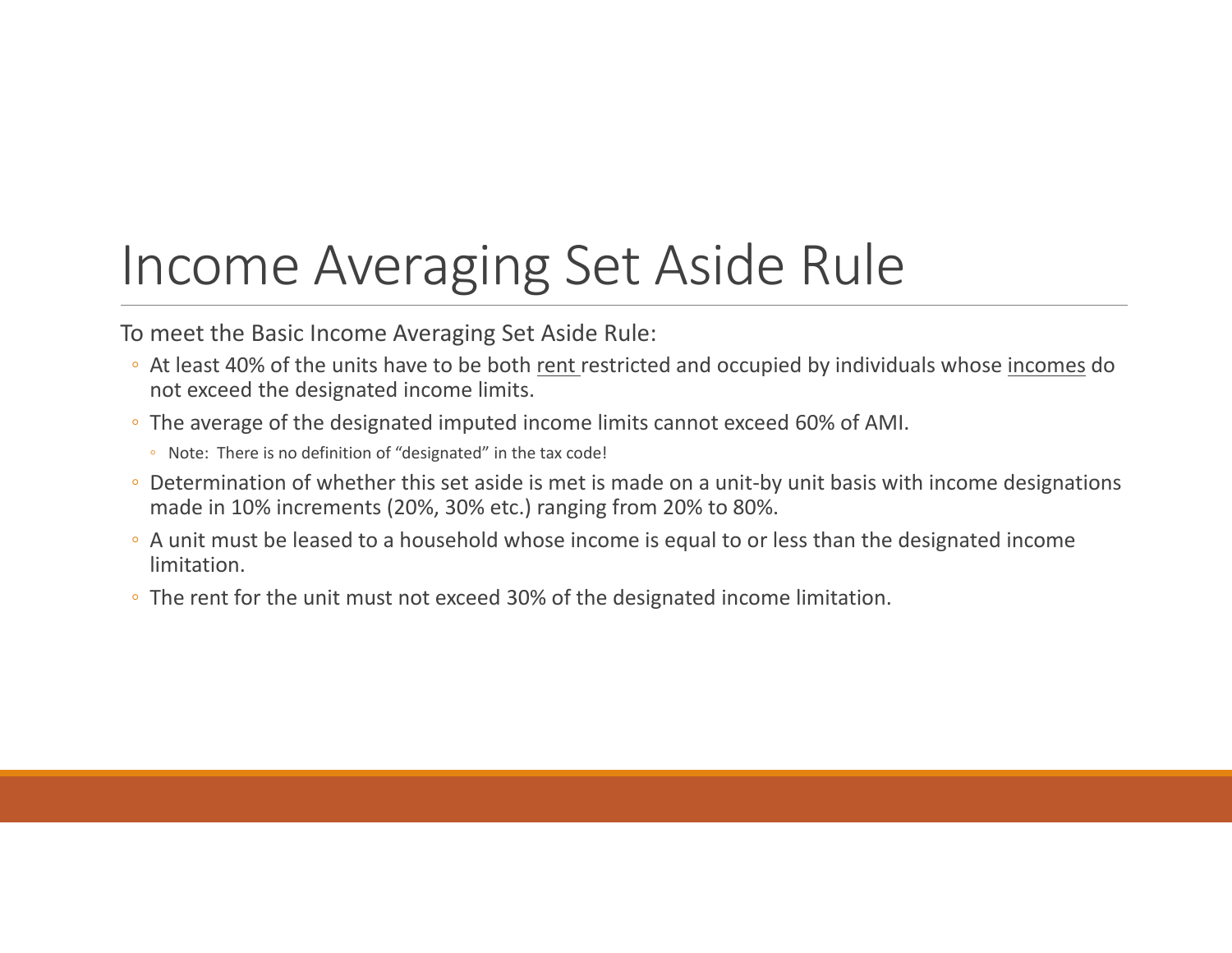# Objectives of Income Averaging

Enables owners to offset lower rents, for extremely low and very low‐income households, by charging higher rents to households above 60% of AMI range therefore providing developments the ability to maintain financial feasibility while providing a deeper level of affordability than may be otherwise possible.

Align LIHTC income limitations to be consistent with long‐standing federal affordable housing policies that define "Low‐ Income" as households with incomes at or below 80% of AMI.

For existing HUD buildings refinanced with LIHTC, permit over income residents to remain thus prevent displacement.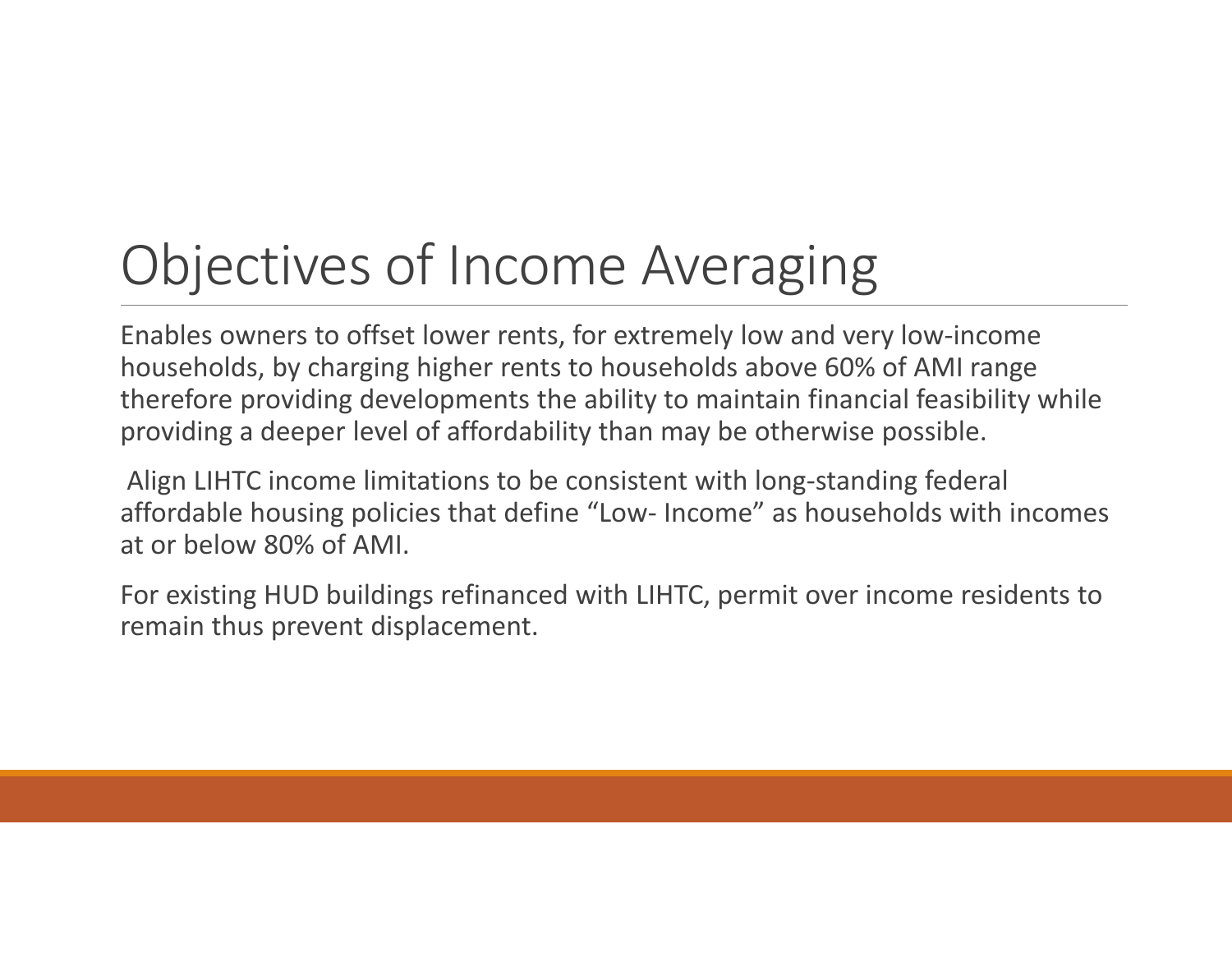#### Income Averaging and Existing LIHTC Housing Developments

Existing Housing Credit developments already placed in service and that have made a set aside election on federal Form 8609 **are not eligible** to change their minimum set‐aside election to income averaging unless explicit guidance from the IRS states that this is permissible .

Income averaging is available, at the discretion of each allocating agency, to new developments making their minimum set‐aside election after March 23, 2018.

The IRS is not required to provide guidance to the state allocating agencies before they may permit income averaging.

To date the IRS has not provided any guidance on income averaging.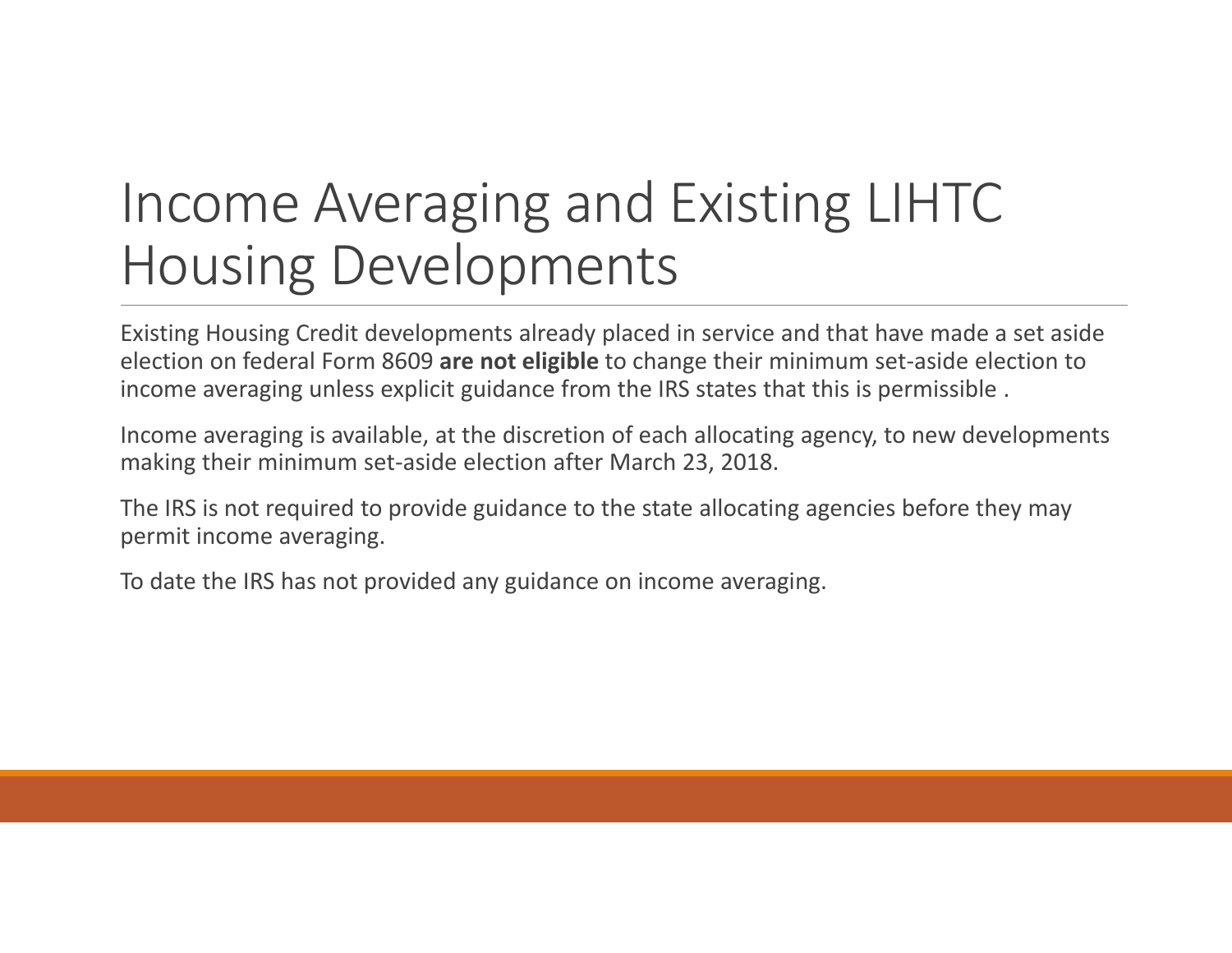# Advocacy Issues for Income Averaging

MARK SCHWARTZ, ESQ. EXECUTIVE DIRECTORREGIONAL HOUSING LEGAL SERVICES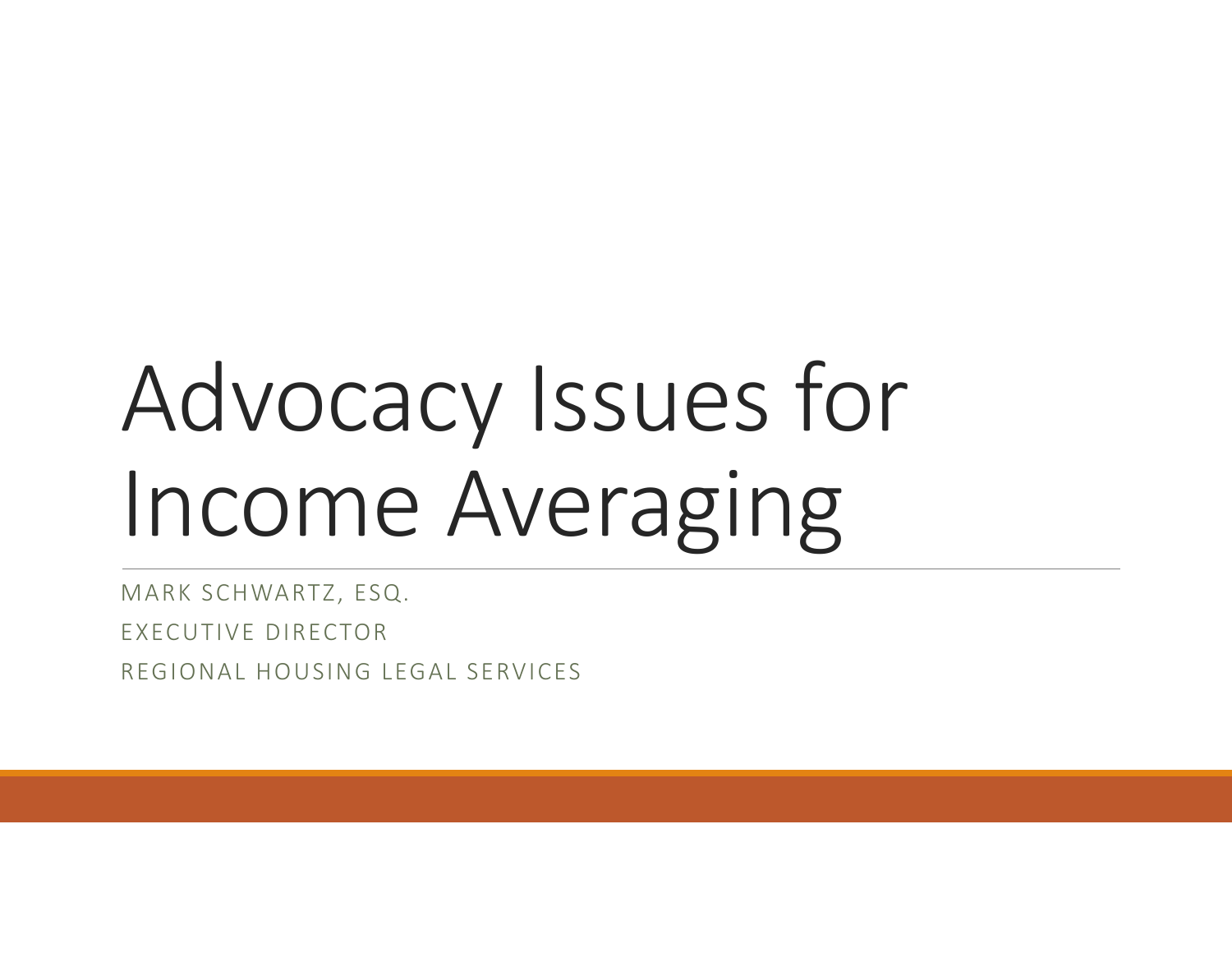# Opportunities & Relationship Building

Provides an opportunity to interact with allocating agencies without client representation or litigation.

Most allocating agencies have board appointed by the Governor or State Legislature.

◦ Connect with your board or those who appoint the board when possible.

Income averaging is a significant change in LIHTC operations and can present a new way to get involved.

Assume that developers, lenders, investors, and others are getting involved. Someone should advocate on behalf of tenants.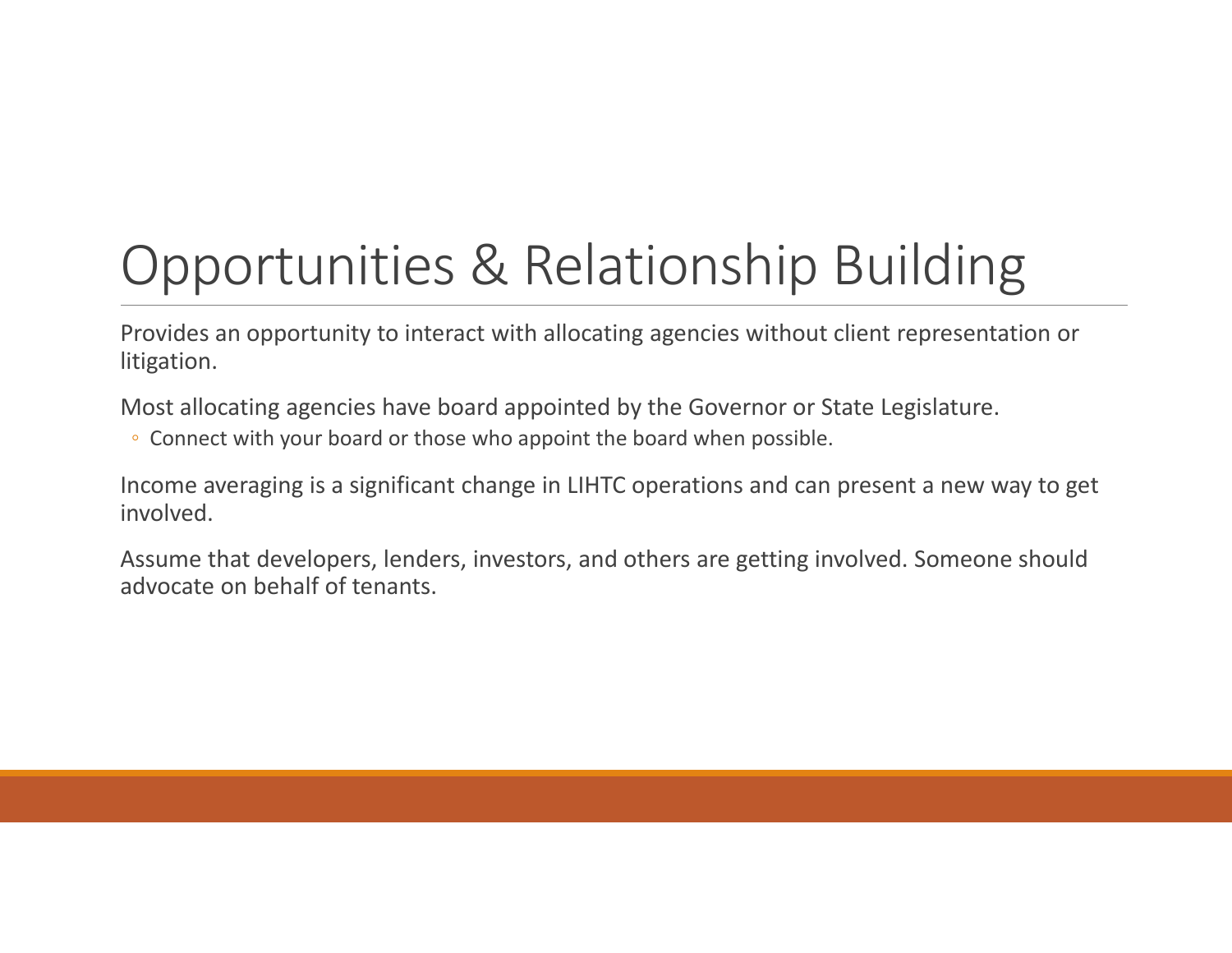#### Important Note: Existing Guidelines

Your state may have already issued guidance on income averaging:

◦ California, Georgia, Indiana, Maryland, Michigan, Minnesota, Ohio, Pennsylvania, South Dakota, Texas, Washington and West Virginia.

If not, your state may be waiting for more information from the IRS.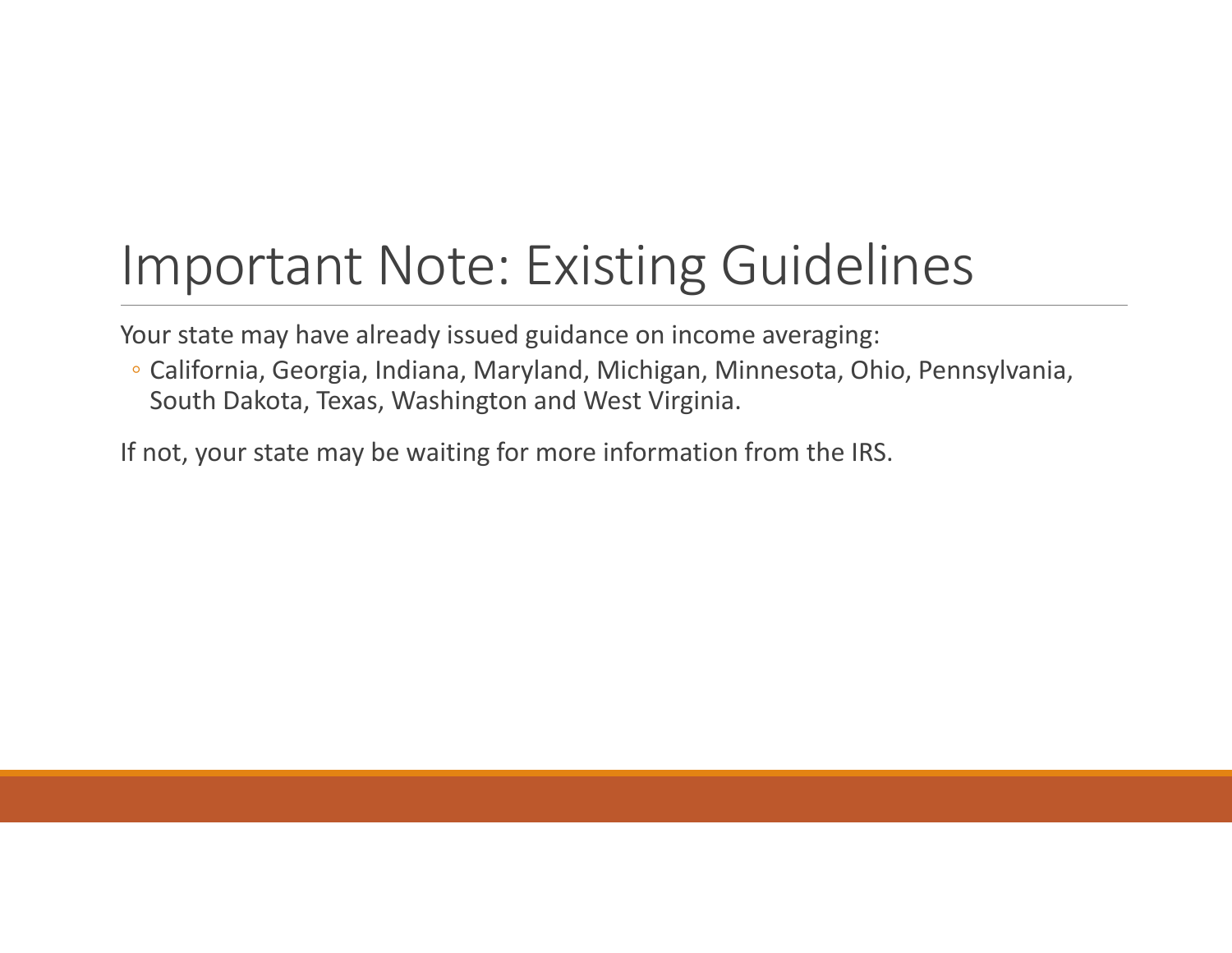# Income Averaging and The IRS

Do not expect the IRS to issue guidance regarding income averaging anytime soon.

If you determine that income averaging will be detrimental to your clients:

- Advocate that your state housing finance agency does not issue further guidance until the IRS does so.
- Allocating agencies waiting for the IRS will likely continue using the "status quo" for the foreseeable future.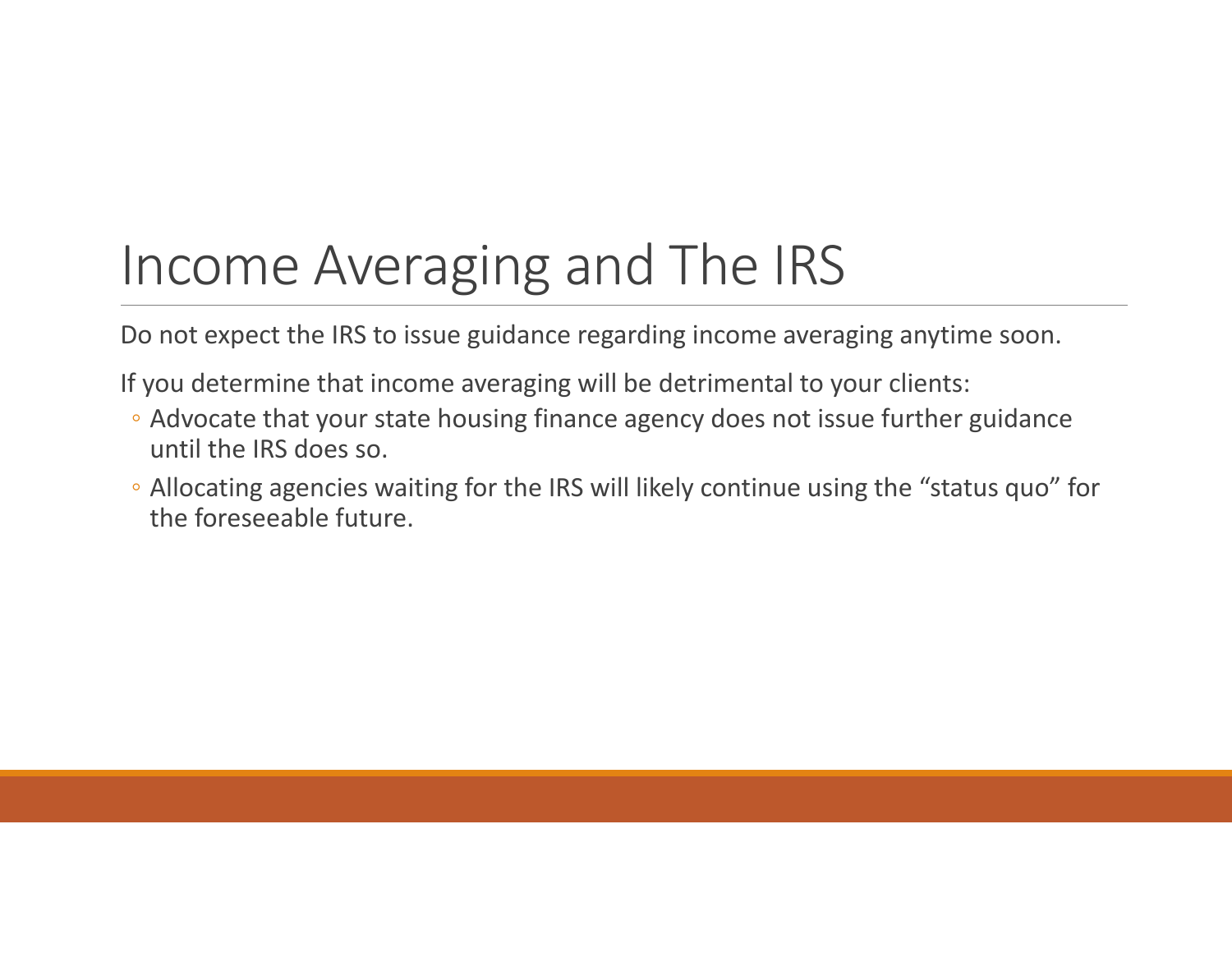#### Income Averaging and Vouchers

Vouchers play a significant role in the sustainability of LIHTC housing.

- 40% of LIHTC units nationally utilize rental assistance.
- 70% of Extremely Low Income (ELI) tenants utilize vouchers.

LIHTC property managers cannot discriminate against a tenant for using a voucher, unless the rent charged exceeds the voucher rent.

◦ Has traditionally not posed an issue with averaging AMI percentages.

If units are designated at 70% or 80% of area median income (AMI), LIHTC rents may begin to exceed voucher rents.

- Provides a loophole so that owners can reject voucher holders.
- Will have a significant impact on the availability of housing for ELI renters.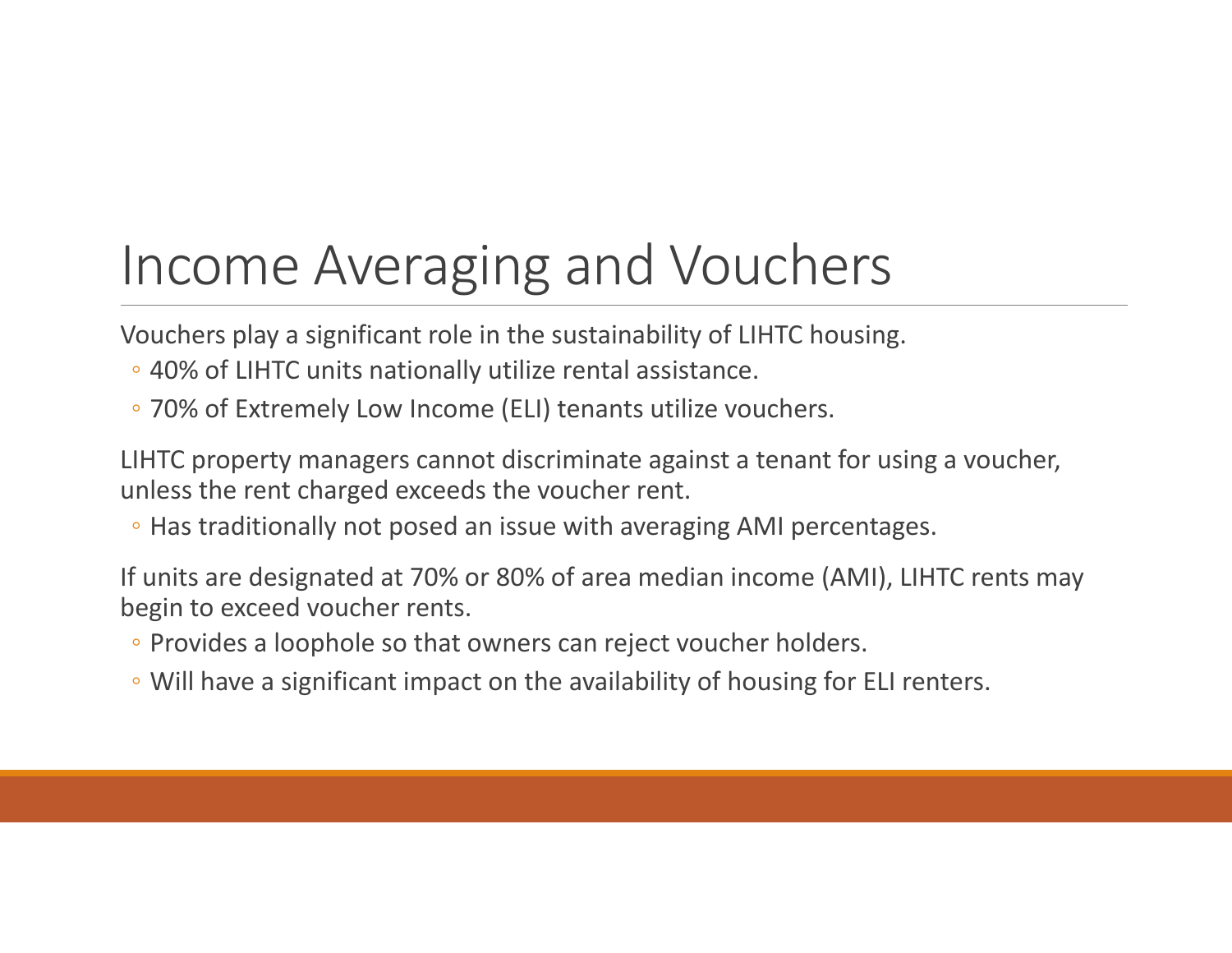### Income Averaging and Vouchers

When allocating agencies underwrite tax credit deals they should assume the acceptance of voucher holders in units designated at 70% and 80% of AMI.

◦ This will enable LIHTC property managers to take a renter using a voucher in all units.

While this may limit the value of income averaging in some cases, voucher acceptance is vital for housing the most vulnerable tenants.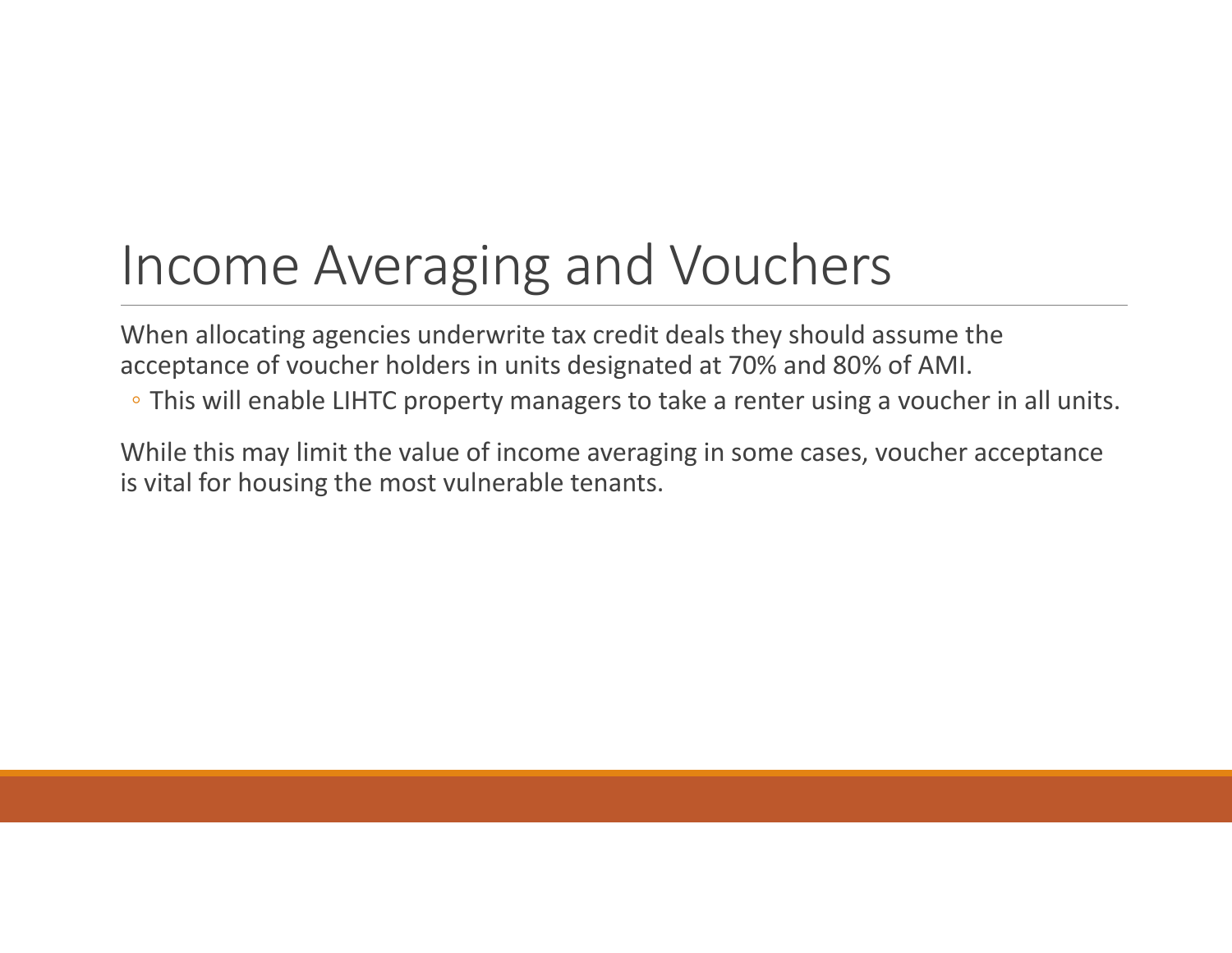# Income Averaging and Designation

How do you know which LIHTC income "designation" is for your tenant's unit, or what rent your tenant should pay?

- Lease addendum
- Allocating agency could require property managers to indicate designation on tenant lease.

Definition of "designation" remains unclear.

Allocating agency can ensure units are available to voucher holders by creating a ceiling for AMI below 60%.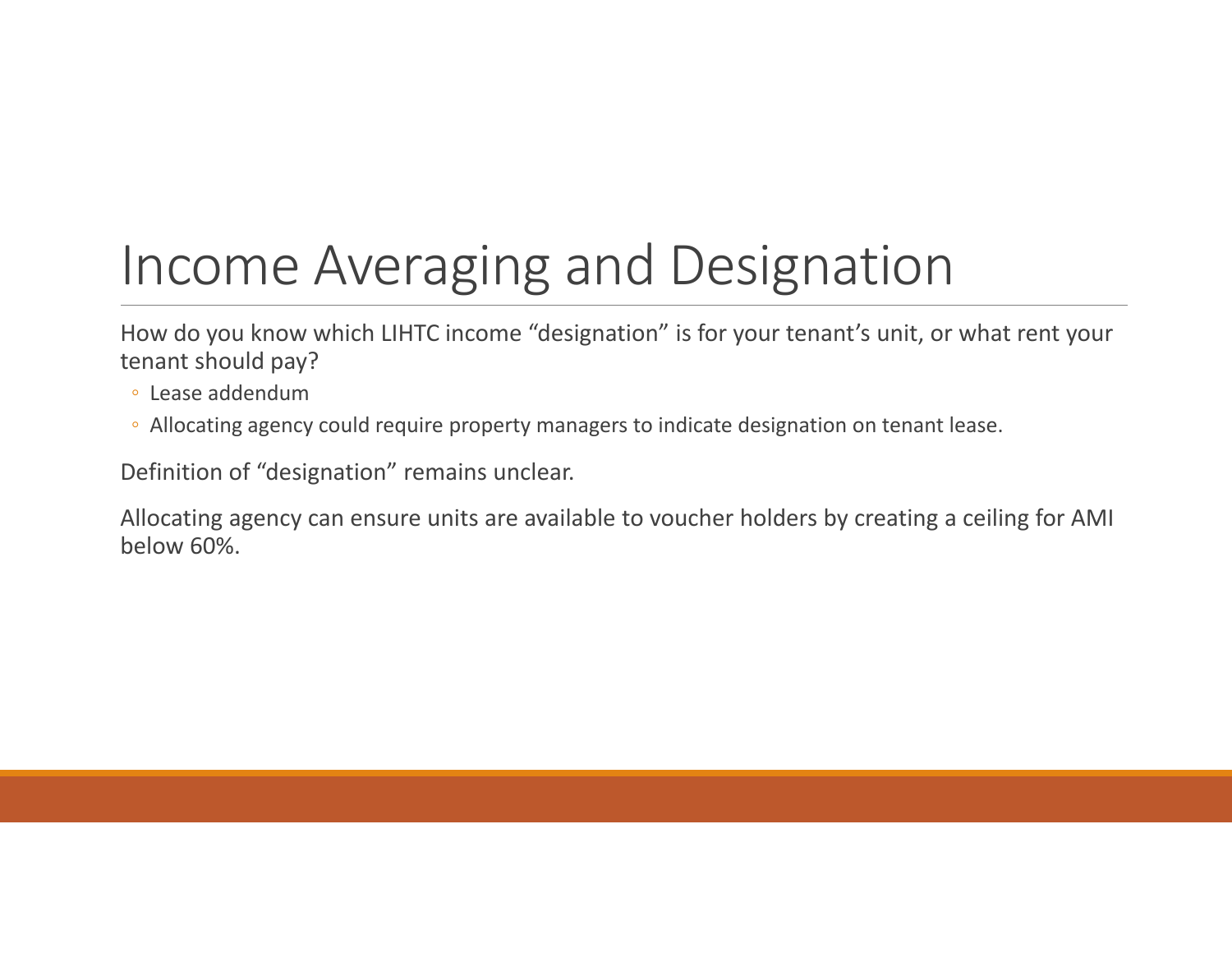#### Income Averaging Across Units

| % of AMI                           | <b>Number of Units Per</b><br><b>Development</b> | <b>Number of Units Per</b><br><b>Development</b> |
|------------------------------------|--------------------------------------------------|--------------------------------------------------|
| 80%                                | $2*$                                             | $3*$                                             |
| 70%                                | $1*$                                             | $4*$                                             |
| 60%                                | $\mathbf{1}$                                     | $\overline{2}$                                   |
| 50%                                | $\mathbf{1}$                                     | $\overline{2}$                                   |
| 40%                                | 1                                                | $\mathbf 0$                                      |
| 30%                                | $\overline{2}$                                   |                                                  |
| 20%                                | $\overline{2}$                                   |                                                  |
|                                    |                                                  |                                                  |
| <b>Average AMI for Development</b> | 48%                                              | 61%                                              |
|                                    | Accepted                                         | <b>Not Accepted</b>                              |

\*These units may not be available for voucher holders due to maximum rent without allocating agency intervention.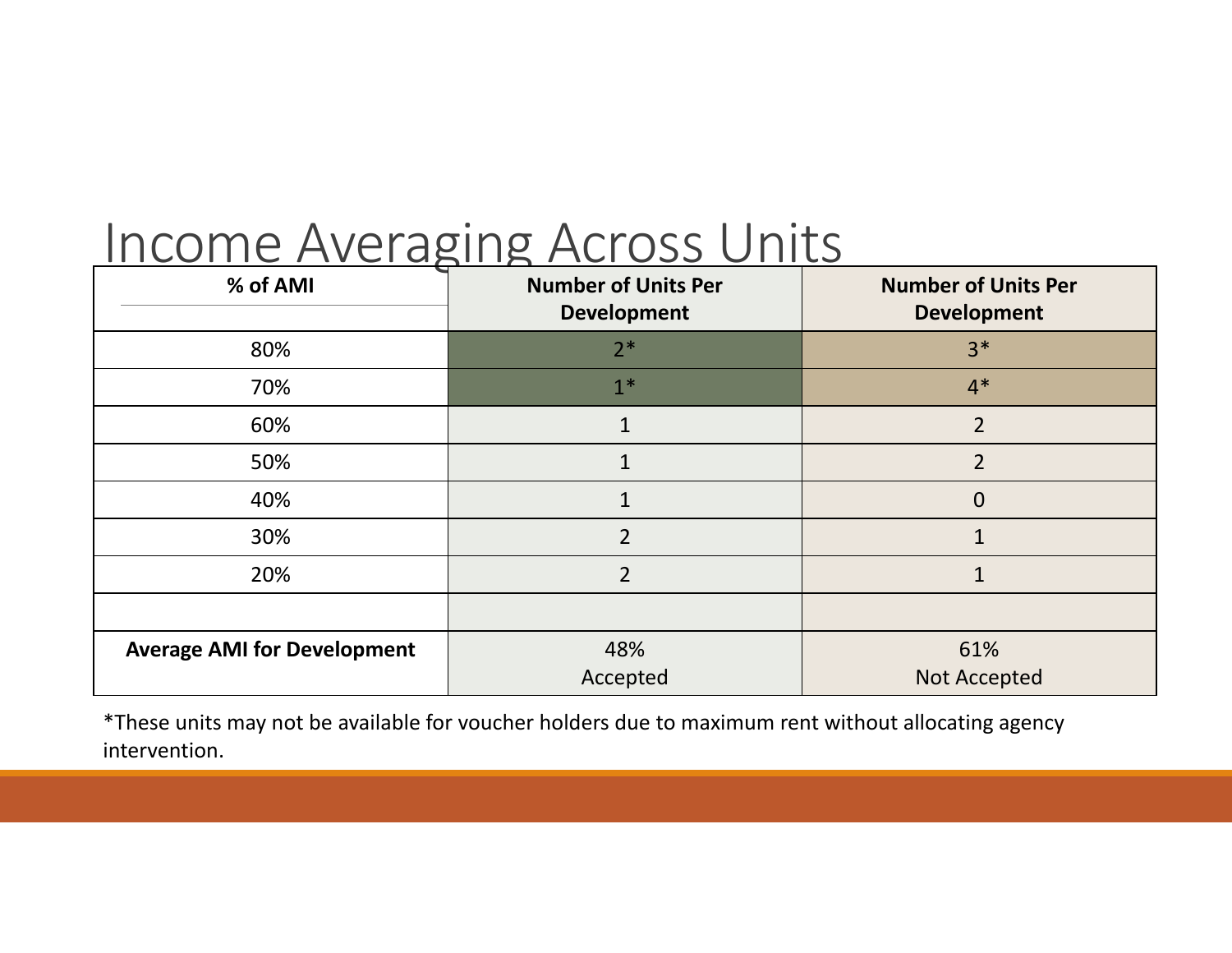#### Income Averaging and Unit Size

No guidance regarding which AMI levels must apply to size of unit.

◦ Example: You can have three‐bedroom units designated at 30% AMI and one‐ bedroom units designated at 50% AMI in the same development.

What size units are in greatest shortage in your area– this is a potential point for advocacy.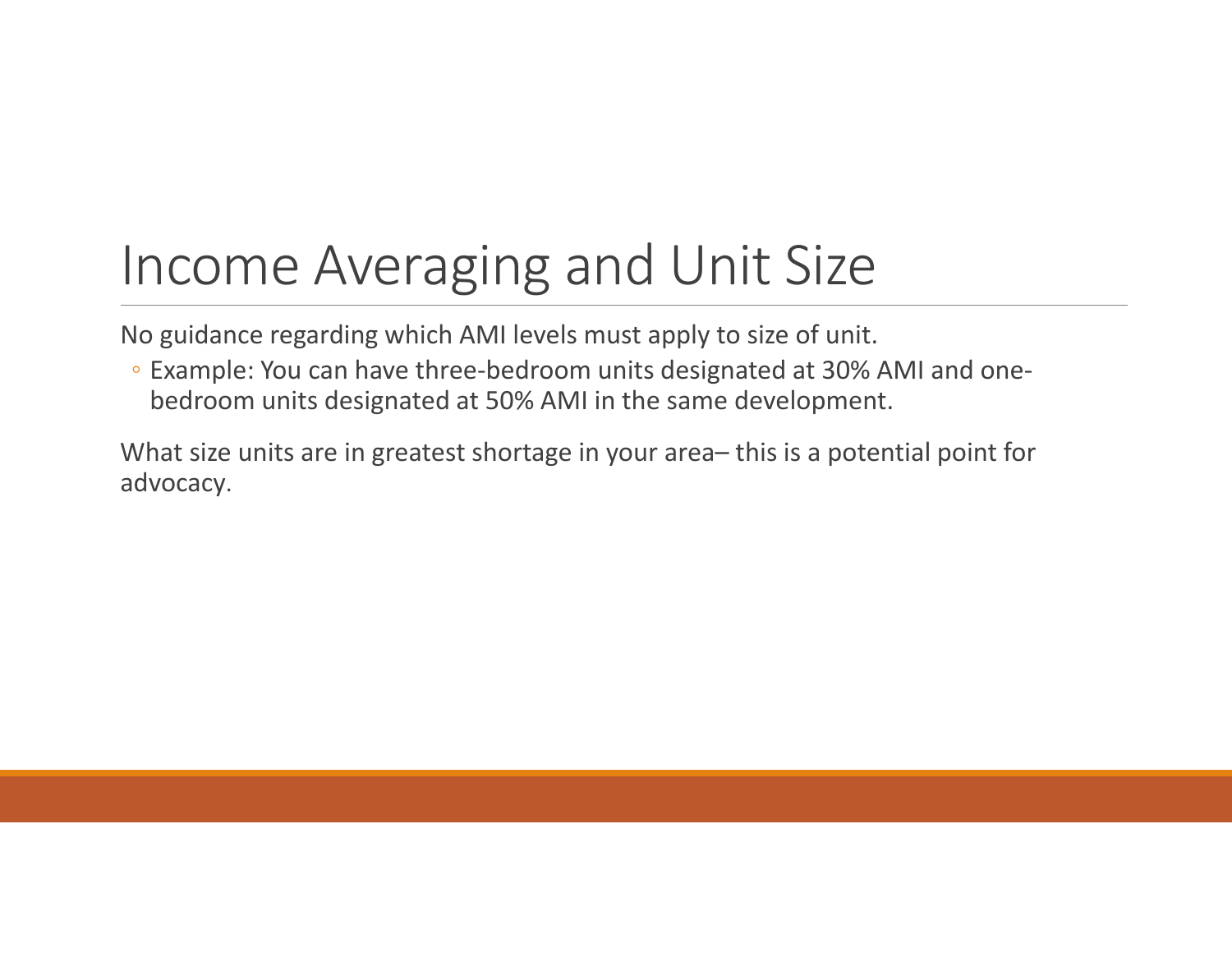# Income Averaging and Foreclosure

Mixed‐Income LIHTC properties experience foreclosure 10 times more often than non mixed‐income properties.

As such, income averaging could cause higher rates of foreclosure.

When LIHTC properties foreclose, affordability restrictions are removed.

Allocating agencies need to implement additional protections to prevent foreclosures that could reduce the availability of affordable housing.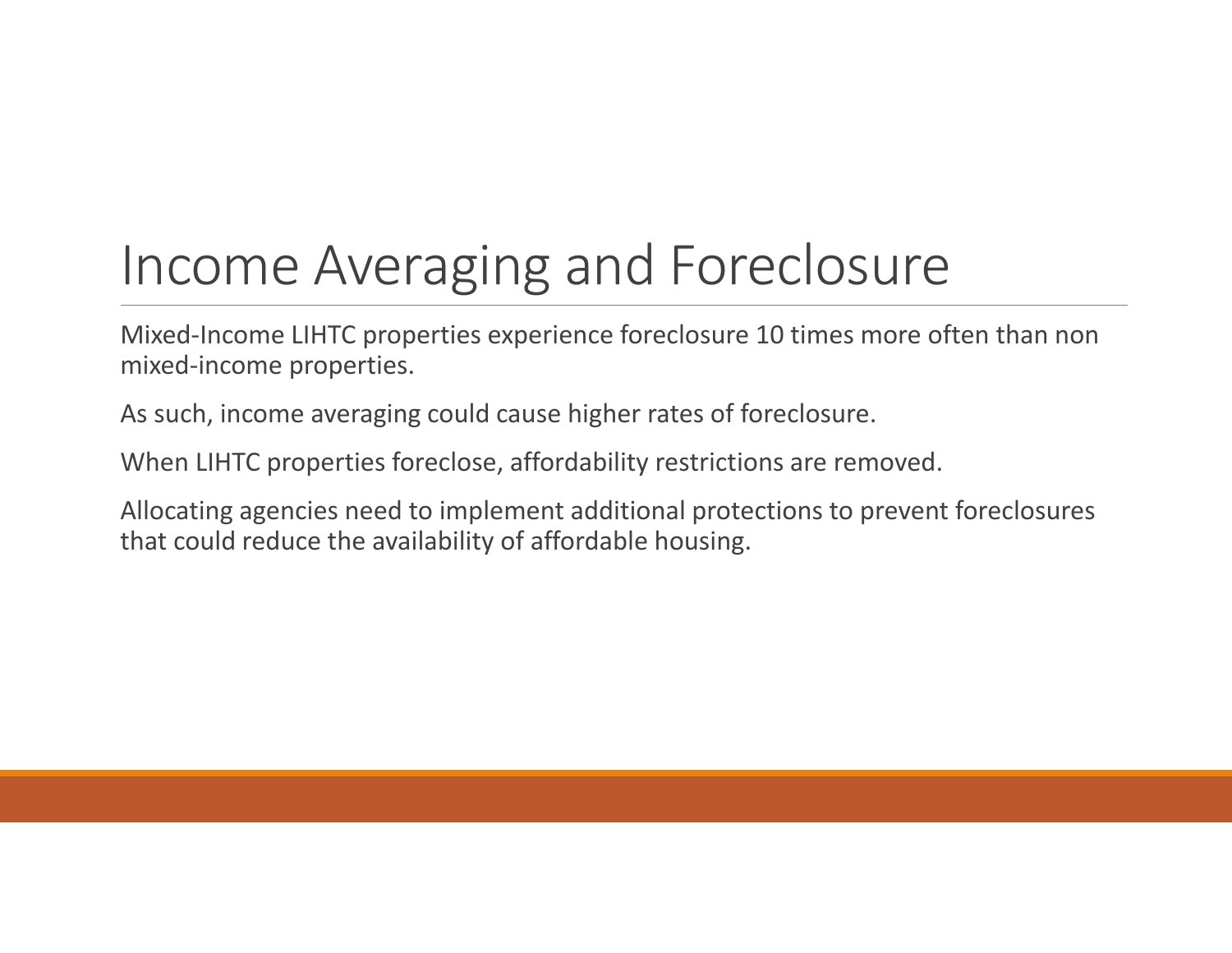### Key Points

Determine if your state allocating agency has issued guidance.

Connect with the allocating agency board and staff.

If you believe income averaging to be detrimental to your clients, advocate that your state's agency "wait" for guidance from the IRS.

Encourage your agency to underwrite units to accept vouchers.

Encourage your agency to create protections against foreclosure to preserve affordable units.